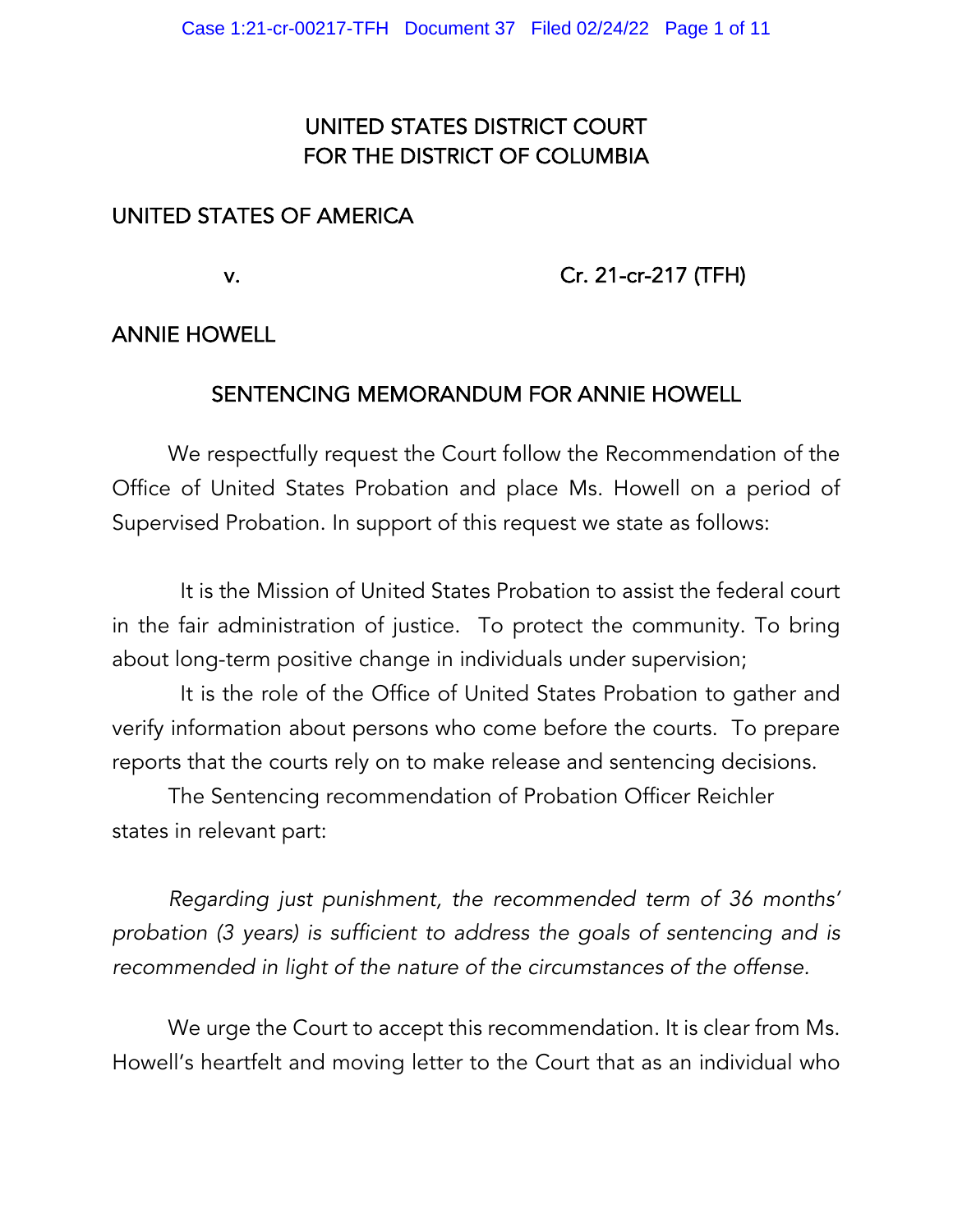has already committed to long term positive changes he is an excellent candidate for probation.

Ms. Howell was arrested almost one year ago, on March 8, 2021. She had begun her journey to awareness shortly after the insurrection on January 6<sup>th</sup> 2021. Immediately she was appointed counsel at her presentment in the United States District Court on March 17, 2021 she requested the opportunity to meet with the F.B.I. . This request was communicated to the government. The debriefing was delayed for several months until October 13, 2021. From March 2021 until today, Your Honor, Ms. Howell has remained committed to long term positive change.

When I first met Ms. Howell I was impressed by her intelligence and her passion. She acknowledged immediately she had gravely errored, by going to Washington in January 2021. She wished to meet with the government and tell them everything she knew about what she understood led up to January 6th in Eastern Pennsylvania. What she knew about the 2020 election and the conduct of the Eastern Pennsylvania Republican Party both before and after the election. When she met with the F.B.I. in October 13, 2021 the agent requested very limited information.

When the House Committee investigating January  $6<sup>th</sup>$  contacted her through counsel, she agreed to meet with them. Though I have received multiple interview requests, Ms. Howell is the only individual who I represent who has met with the investigators for the House Committee. She has met with the investigators of four occasions beginning October 29, 2021 and ending January 14, 2022. She was questioned by Investigator Marcus Childress and four other attorneys for the Committee. No benefits or promises were offered. The interviews are voluntary. The information she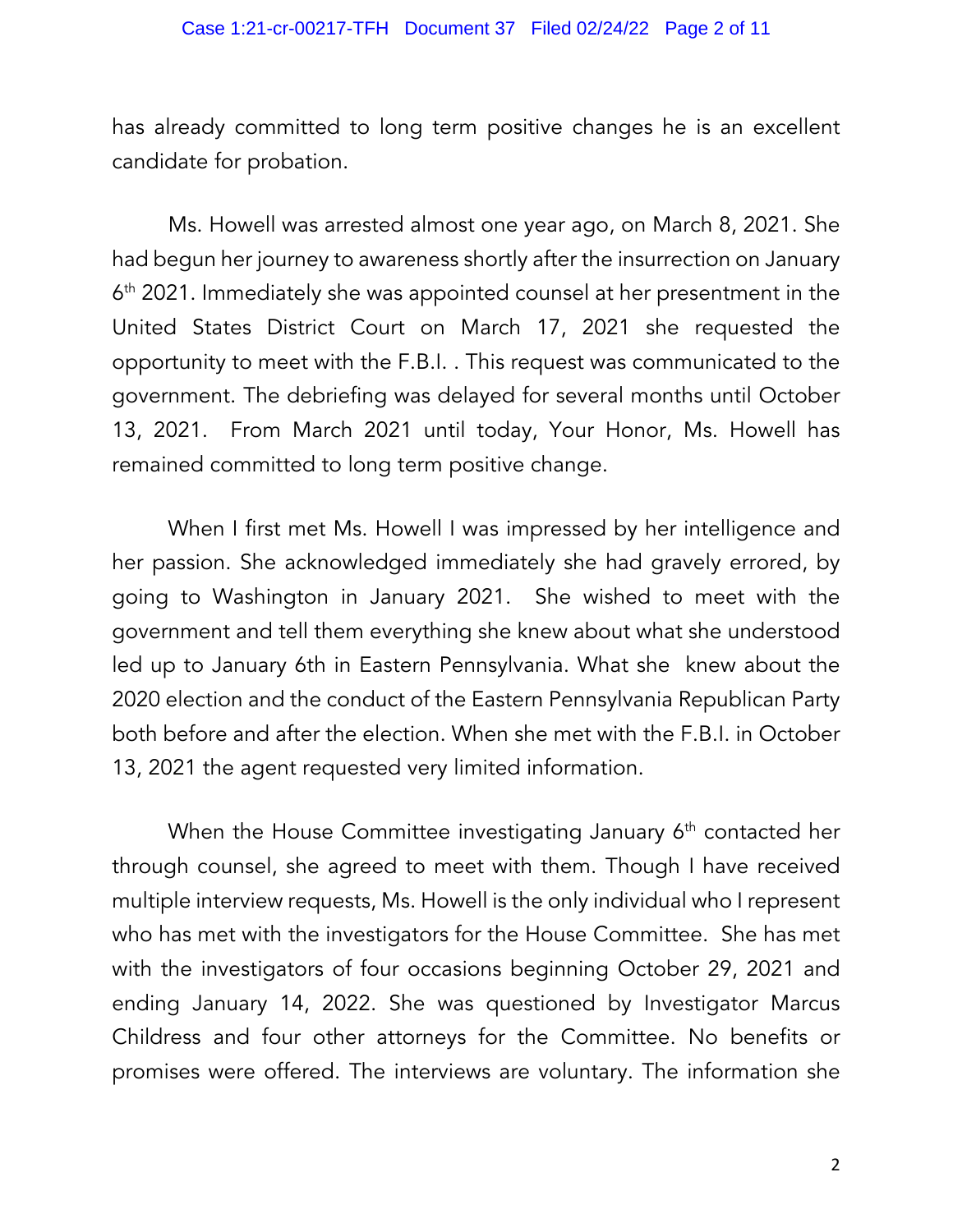provided was investigated, verified and found to be valuable. Her final interview was recorded. The purpose of the interviews, according to the Committee are to learn what actors promoted and fostered the insurrection and to figure out what, if anything, could be done proactively to support our fragile democracy and to prevent future insurgency.

Annie Howell began her "probation" upon her release to the supervision of Pre Trial Services in March 2021. She has been totally compliant with her Conditions of Release. She decided to begin public "community" service by working as a volunteer at the local Veterans' Hospital and at the Salvation Army of her own volition. She has removed herself from local politics and has registered as an Independent in Pennsylvania.

We agree that the events of January  $6<sup>th</sup>$ , 2021 were extraordinary and terrifying. Reviewing both the Statement of Facts and the PSR at ¶19-30 Ms. Howell travelled to Washington, D.C. with a group and during travel participated in a group chat. On January  $6<sup>th</sup>$ , 2021 she attended the Stop the Steal Rally. At the Capitol she joined in chants. None of these chants urged violence or destruction. She entered the Capitol at 4:50. Inside she committed no theft. No destruction of property. No act of violence. Nor did she incite anyone else to commit acts of violence, destruction of property or theft. She left the Capitol peaceably and later posted to social media information she now knows to be both distorted and incorrect. She accepted full responsibility for her conduct.

Ms. Howell plead guilty to Entering and Remaining in a Restricted Building or Grounds in violation of 18 U.S.C§ 1752(a)(1) at the earliest possible time. We agree with the USSG Offense Level Computation. We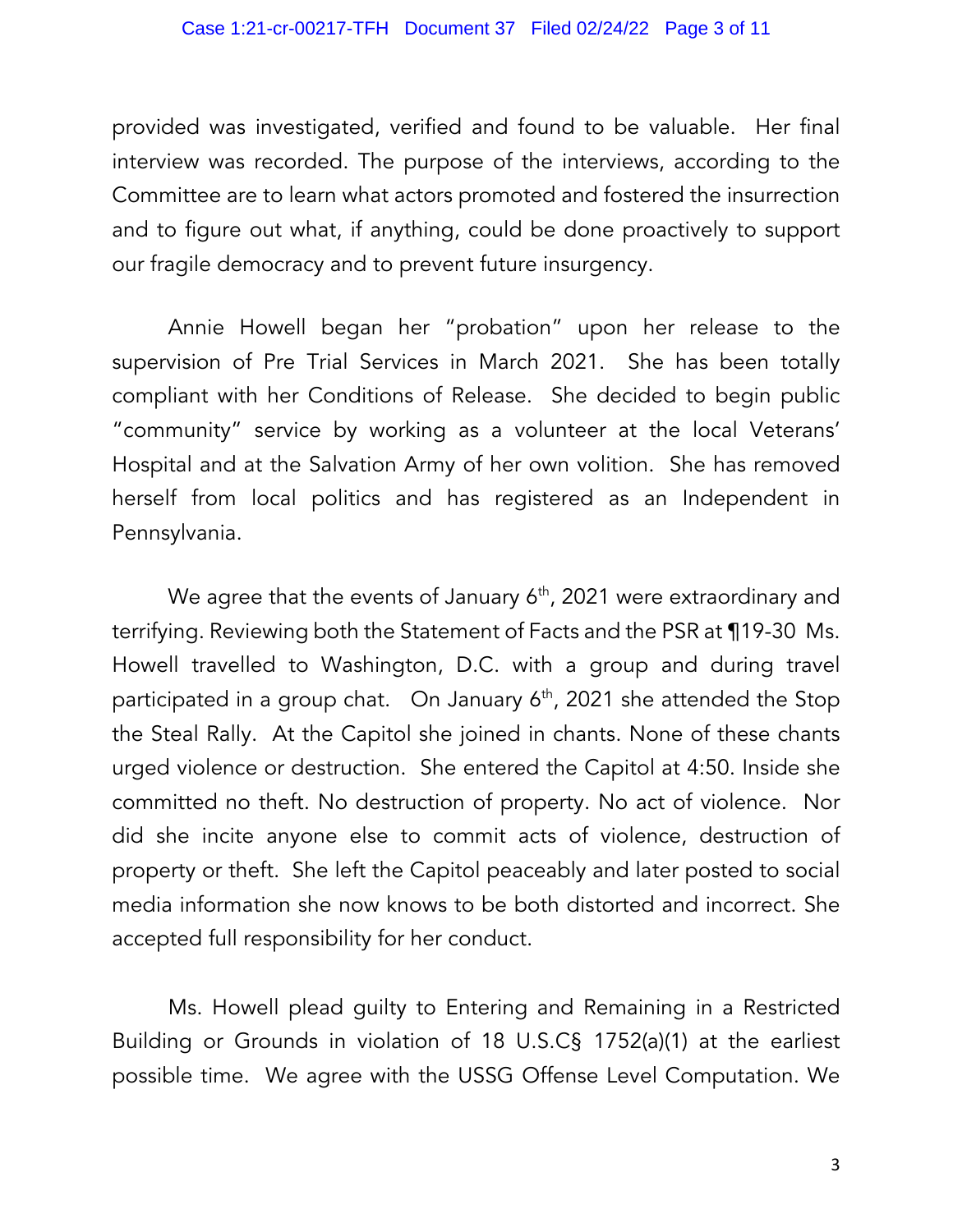agree Ms. Howell has no criminal history points. Further, we agree with the recommendation of U.S. Probation for a Sentence of Probation.

 Based upon the history and characteristics of Ms. Howell, the extraordinary circumstances on January  $6<sup>th</sup>$ , 2021, the fact the offense conduct was aberrant conduct and evidence of her remedial actions since that time, probation is an deterrent and reminder of her civic responsibility. She neither requires nor merits a punitive sentence to deter future criminal conduct.

Considering the Sentencing factors of 18 USC § 3553 a Sentence of Probation with \$500.00 restitution is sufficient, but not greater than necessary, to comply with 18 USC §3553.

Her remorse is real and her interest in justice for the events of January 6th, 2021 is genuine. On July 27, 2021 at 10:15 AM I received an e-mail from Ms. Howell telling me she was watching the January  $6<sup>th</sup>$  Committee Hearings. I was drafting a pleading. I stopped working and tuned in on my computer. I sobbed again as I watched MPD Officers Hargrove and Fanone testify.

At 11:06 I received this letter from Annie Howell.

July 27th 2021

CBS NEWS, Special Report, US Capitol Hearing and Testimonies from 4 police officers.

This morning, after my regular routine and then checking in with my pre-trial supervisor, I decided I should tune in for the hearing to listen to the testimonies from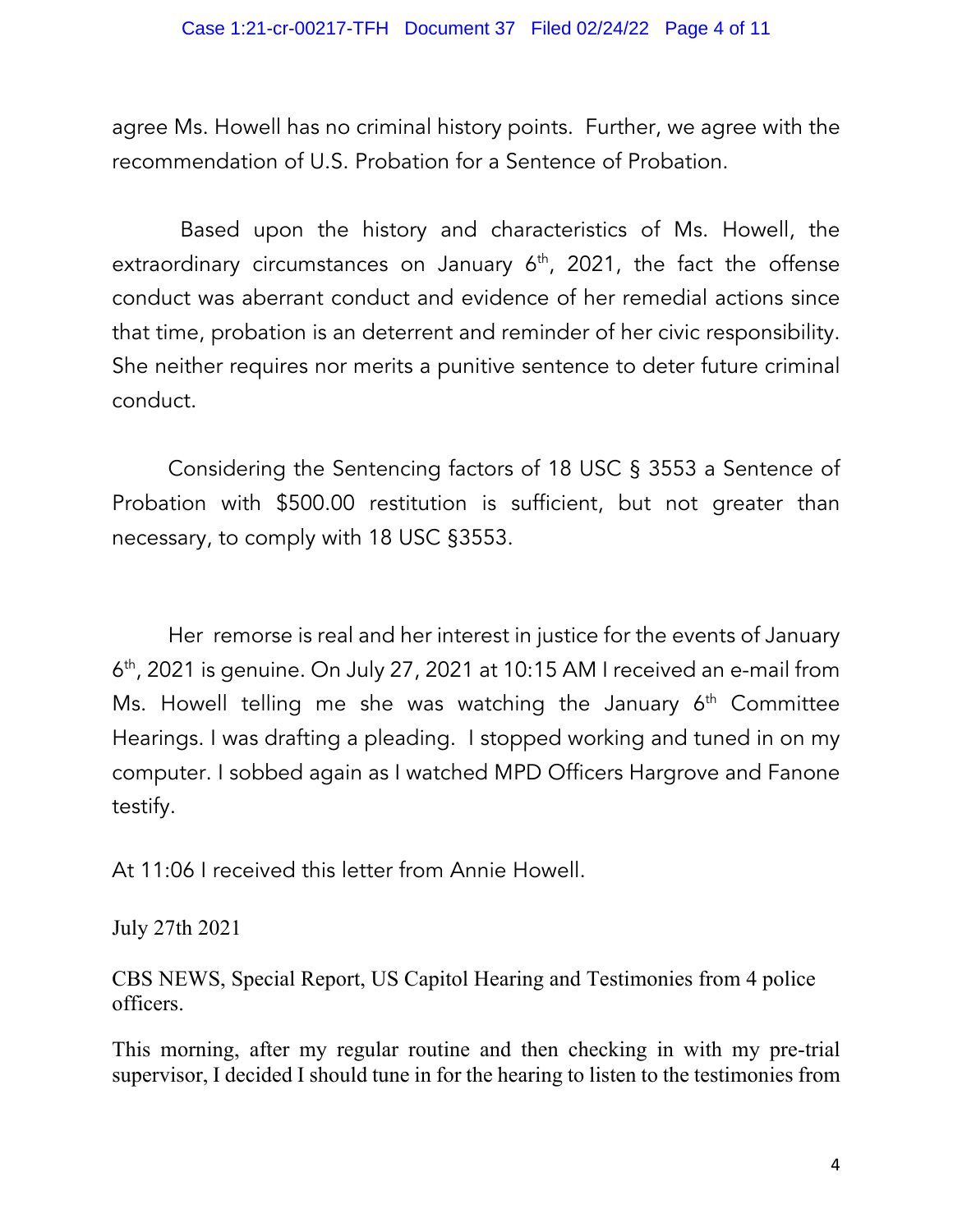the 4 Capitol and Metro Police Department regarding the events that took place on January 6th.

Footage was shown at the very beginning. A man, warned: the videos and sounds heard in these clips may be graphic and disturbing. After watching the videos that had not been released until today, I can honestly say that January 6th was the saddest day in the history of our country. Being that I did not enter the main part of the Capitol, and was so emotionally and mentally affected by this day, I never knew what transpired inside nor was I aware of it at the time on the steps of the Capitol. The violence and brutality I witnessed was shocking.

I am a single mother and never even should have been there. After re-educating myself and abiding by the terms of my pre-trial and advice of my attorney, I have learned so much and have grown to regret my actions that day even more so.

This was the first time I was able to turn on, acknowledge or watch the events that occurred that day. The amount of racism, bigotry and words and actions that took place that day are inexcusable and should never happen again. Ever.

Not only am I ashamed to have taken part, I now also realize the amount of fear, anxiety, danger and threats the police officers, congressional leaders and other members of the government faced that day. Because I was not violent, I assumed the same of everyone else during the time. This hearing has humbled me dramatically.

George Santayana once said, "Those who cannot remember the past are condemned to repeat it." Please trust that I now know how truly powerful that quote truly is.

Truly yours, Annie C. Howell

My motivation in watching was to learn what else had occurred that day that I did not personally witness. I was ignorant to many things, even though I was present.

As a species we are capable of deeds of great kindness as well as acts of horror. Human beings are not born evil. Nor are they born in perfect grace. But human beings have the capacity to educate themselves. And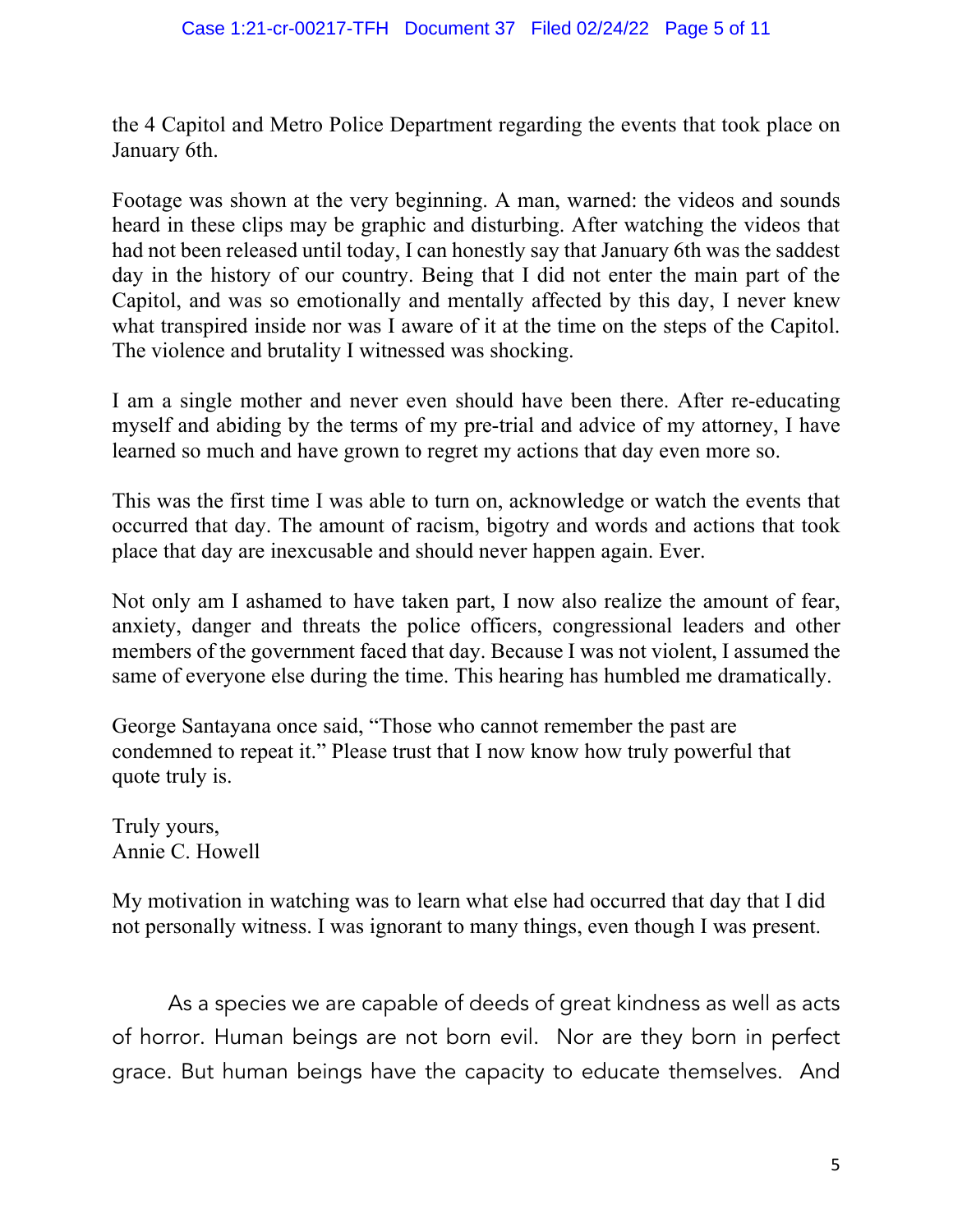human beings have the power within to change themselves. If they so choose.

Annie Howell became a different woman after she returned to Pennsylvania and had the opportunity to examine what she had seen and done on January  $6<sup>th</sup>$ , 2021. After the Capitol riot, she believed she had viewed the world through a distorted lens. She sought Medical help for her anxiety. She is now in treatment and on medication. She has removed herself from politics. Social media. Toxic individuals. She has begun to read history. [The Nation by Colin Woodard]. Political science. [Mindf\*ck by Wiley]. [March by John Lewis]. Criminal Justice [Just Mercy by Bryan Stevenson] Historic Fiction [Bury my Heart at Wounded Knee].

On April 6<sup>th</sup> 2021 she sent me her report on Bury My Heart at Wounded Knee

#### BURY MY HEART AT WOUNDED KNEE BOOK REPORT - BY ANNIE HOWELL

Bury My Heart at Wounded Knee is an accurate and historical account and portrayal of the annihilation of the American Indians during the 19th century. This book brings awareness and places the issues of oppression, genocide, bigotry and systematic racism front and center. The events that transpired during this era of documented history may be the most prolific and significant events in modern history. It is difficult to imagine how some readers, particularly those who are American citizens, would not have their opinion or personal perspective altered by the history of the events described within. Genocide, the displacement of native Americans and the ruthlessness shown by the white settlers is still haunting and bothersome even 100 plus years later. It is a story of torture, evil and a painful reminder of America's dark past. Few Americans would be proud after reading this book after realizing the pain, trauma and horrific events the Native Americans were forced to endure.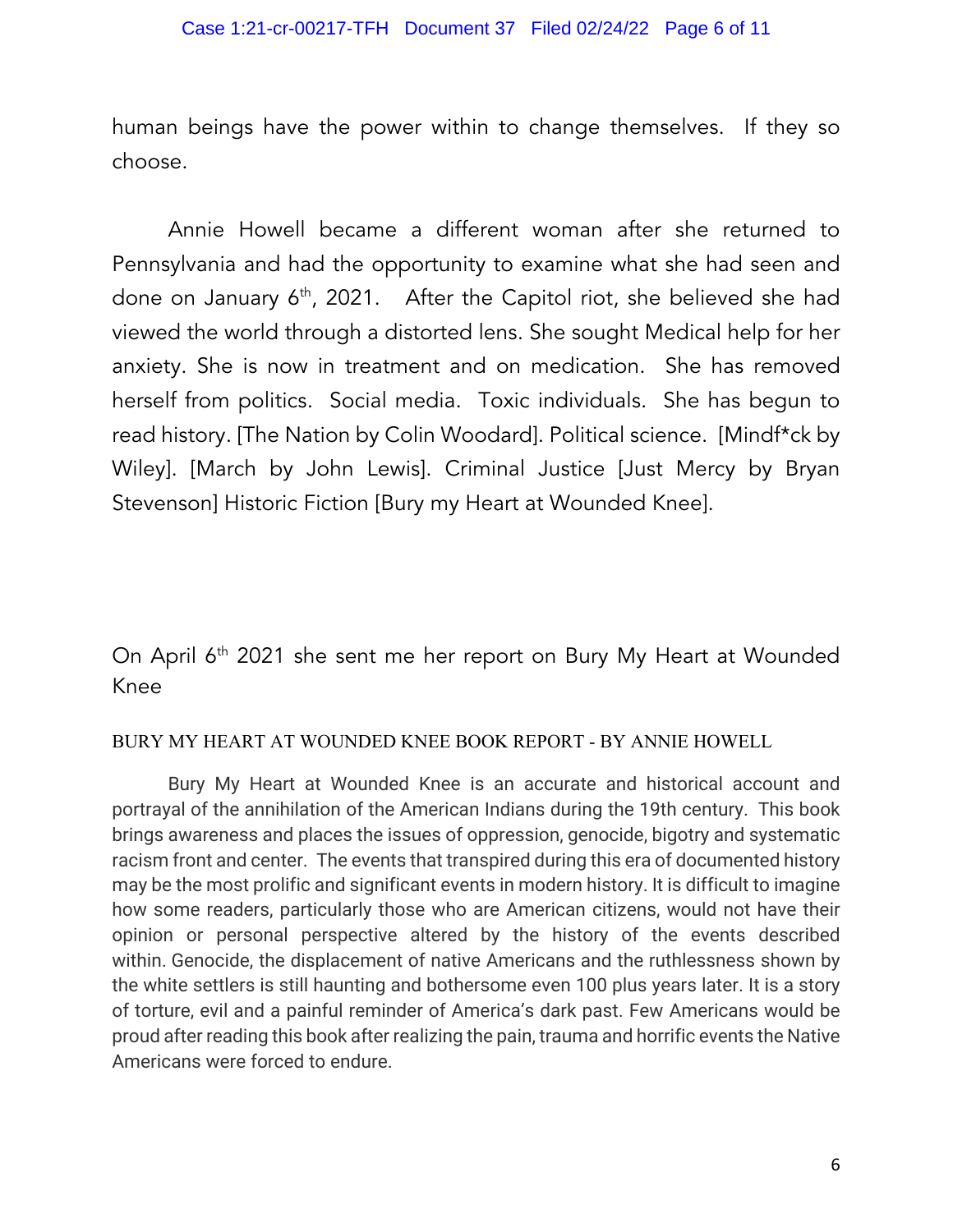When the settlers realized they could not co-exist with the native Americans, they were left with two choices: segregation or elimination. Wars grew as the natives continued to refuse to surrender their land. In the end, the natives were systemically defeated.

Of the chapters, the most moving chapter was "The Flight of the Nez Percés." Despite being helpful, kind and honest, the native people were still driven from their land. The pages within this book have forced me to look at the dark side of history and helped me realize the lengths white men went to fulfill their own destiny. They killed to kill. They killed for wealth. They killed for land. They killed for food. Some killed for no reason at all. Native Americans were mutilated, raped, and killed regardless of gender, age or tribe. This kind of shocking behavior gave me a horrifying view of the birth of this nation which would eventually become the most powerful republic in the entire world.

For nearly a century, our view of the Native Americans who originally inhabited this land was significantly influenced and based on what the white man's government told them. Bury My Heart took me back as the reader to a time when there was rising conflict between two vastly different groups of people. It made me realize that the same systematic racism that existed back then is still raging in America today. This book has dramatically changed my outlook and view on the world and our country. It has made me realize that while the times are different, the issues are not and we must work together to defeat the systematic and racist evil that still exists and lurks within our society today.

On June 4<sup>th</sup> she sent her report on Just Mercy

## **JUST MERCY - BOOK REPORT BY ANNIE HOWELL**

This story is *extremely* important. Each and every American should read this book collectively to reexamine our values, priorities and educate ourselves about the racial injustices' that have occurred and plagued society and humanity for centuries.

In the book, "Just Mercy", Bryan Stevenson fights against bigotry, injustice and racism. Mr. Stevenson represents African Americans' who are on death row. The amount of African Americans compared to other ethnicities is absolutely overwhelming.

Bryan Stevenson shares the compelling story within this book of how he started an initiative called the "Equal Justice Initiative". The main purpose of this is to make many commitments to fight against inequality. "The Equal Justice Initiative is committed to ending mass incarceration and excessive punishment in the United States, to challenging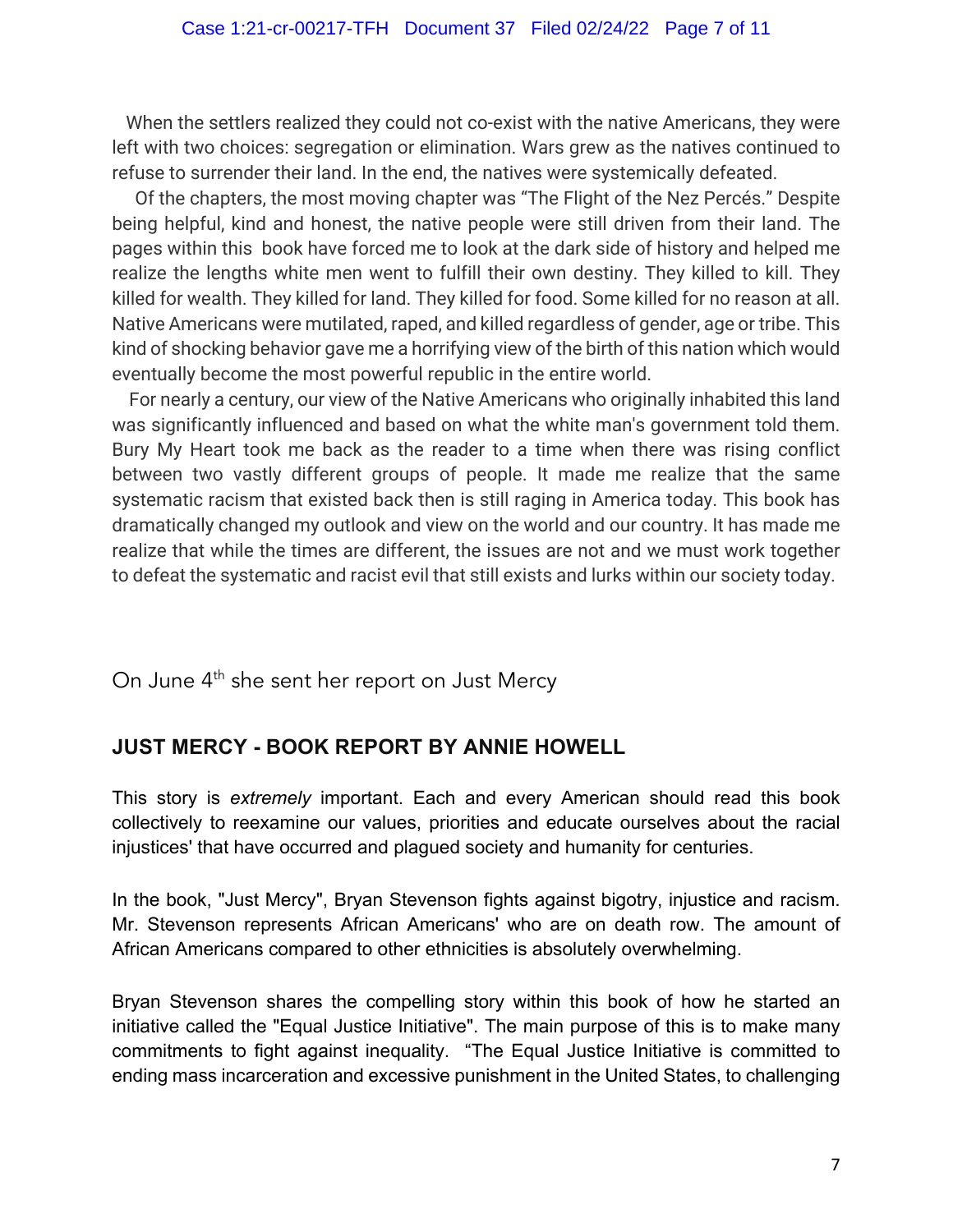racial and economic injustice, and to protecting basic human rights for the most vulnerable people in American society". - an excerpt from "Just Mercy".

The author writes: "presumptions of guilt, poverty, racial bias, and a host of other social, structural, and political dynamics have created a system that is defined by error, a system in which thousands of innocent people now suffer in prison." The stories in this book made me want to celebrate those individuals who were able to successfully make it off death row when the evidence was lacking. In some cases, there was no evidence even tying the accused to the scene of the crime. They were arrested, jailed, tried and convicted simply based on the color of their skin.

I have learned a lot from reading this book. One of those things was this: Punishing the broken only ensures that they, (we) remain broken. I will always remember what my sixth grade teacher taught me: "Integrity is behaving the same way, whether someone is watching you or not." This book has taught me that the true measure of our character is how we behave and how we treat the condemned, the accused, the poor, the jailed, and the broken, especially when no one is watching.

This book, in particular; has really opened my eyes. We need to find ways to embrace these challenges and end the suffering of injustice and inequality. I believe that aside from empathy, compassion and understanding that basic human dignity must be respected by all of humanity in order to achieve true justice and true equality

On July 4<sup>th</sup> she sent me her book report for March.

## **'MARCH' Book Report by Annie Howell**

"March" is a first-hand account of John Lewis' lifelong battle and struggle for human and civil rights. This story, I feel, reflects on some of the lows and highs many experienced during the Civil Rights Movement. It recaptures the incredible and painful journey of a time in history when segregation ran rampant and moral injustice prevailed. It is graphic in nature as it reveals the violence that occurred against African Americans who were forcefully segregated; especially in the south.

I cried while reading this book. When the marchers did not turn around as ordered, the state troopers attacked and tear-gassed them. John Lewis was among the marchers that did not turn. This story depicts the true account of Lewis' life and many others who suffered from institutional racism. Lewis reveals the stories of moral injustice, protests, tear gas, and pain and suffering. "Separate but Equal" was ruled in court during the 1960's. Everyone expects to see changes. Lewis then applies to a college that has been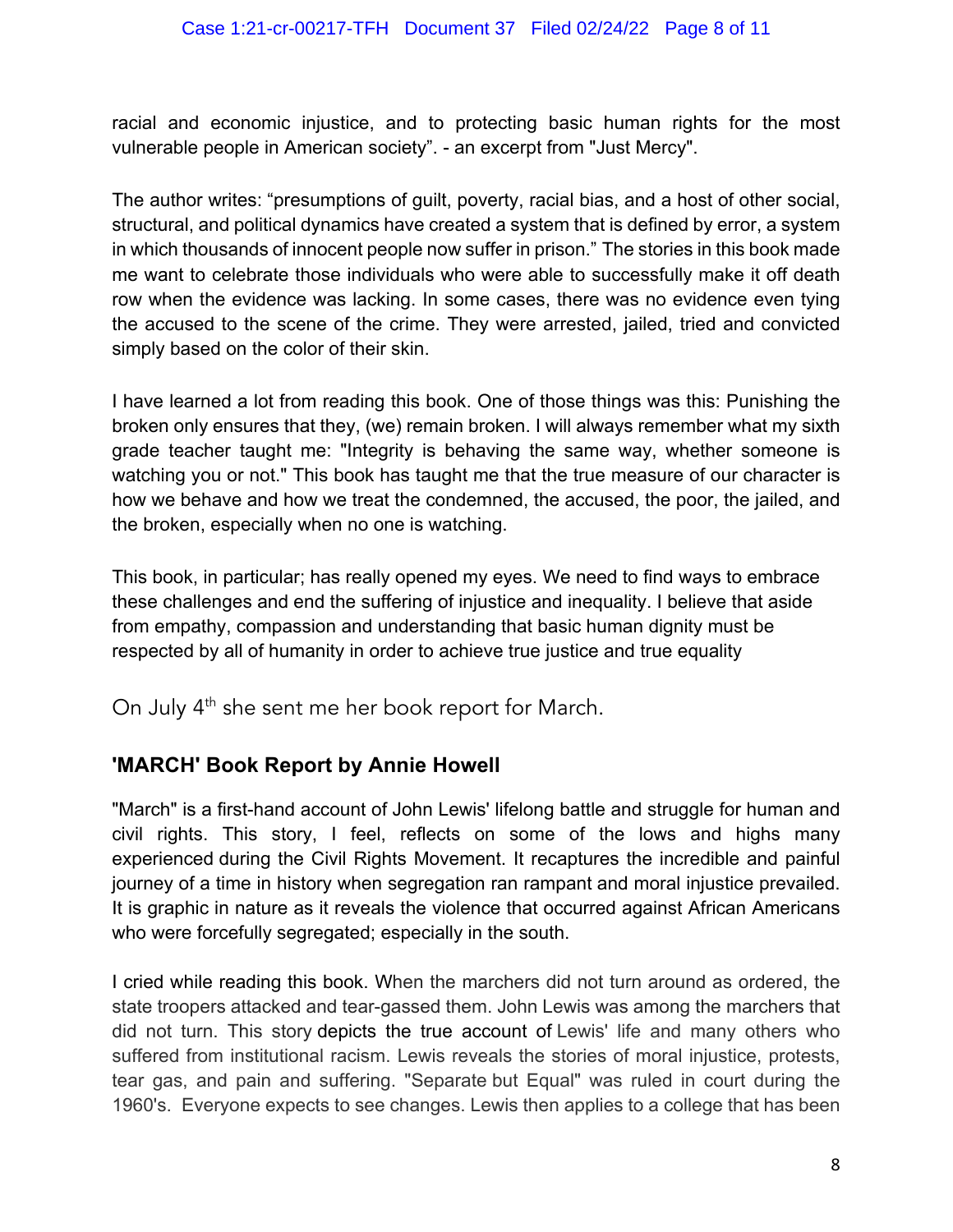white, for its entire existence. The school does not respond. The changes take many years to come.

Martin Luther King, Jr., and many other civil rights leaders, offer to help Lewis sue the state of Alabama for admission to the college. They promise to even raise the money for the lawsuit. Unfortunately, Lewis's family refuses to support him. I believe this decision was driven by fear. Later on, Lewis joins a group of protestors, as a college student who began a program forcing department stores to serve African Americans. They are threatened, beaten, and arrested continuously but they keep working their program. Eventually, they even get support from regular businesses in the community. Lewis and the group of protestors never give up.

Lewis, heroically went on to become a member of Congress, a US Representative of Georgia. I learned there are two additional books after reading the first. I have taken time out to read the additional books. He teaches us to never give up and should be regarded as one of the most influential people regarding Civil Rights.

On July 9, 2021 I received this note in support of Ms.Howell.

Honorable Judge Hogan

Dear Judge Hogan,

My name is Donald Shepherd and I reside in Forty Fort Pa. I am a United States Coast Guard Licensed

Merchant Marine Barge Captain. I am writing you today in regards to Annie Howell of Swoyersville Pa.

I have known Annie for quite a while. I came to realize early on what kind of person she is. A mother to a young son that means everything to her, doing the best she can to raise him in a very difficult time with the pandemic this past year. Often working several jobs to make ends meet without the court ordered support from her ex-spouse.

 As with many of the rally supporters at the capital she got caught up in it. This horrible day changed her life as it did many others. She has taken steps to insure that this never happens to her again.

Annie deserves the opportunity to raise her son and guide him down the right path to become a productive citizen.

Thank you for taking the time out of your very busy day to read this.

Sincerely, Donald Shepherd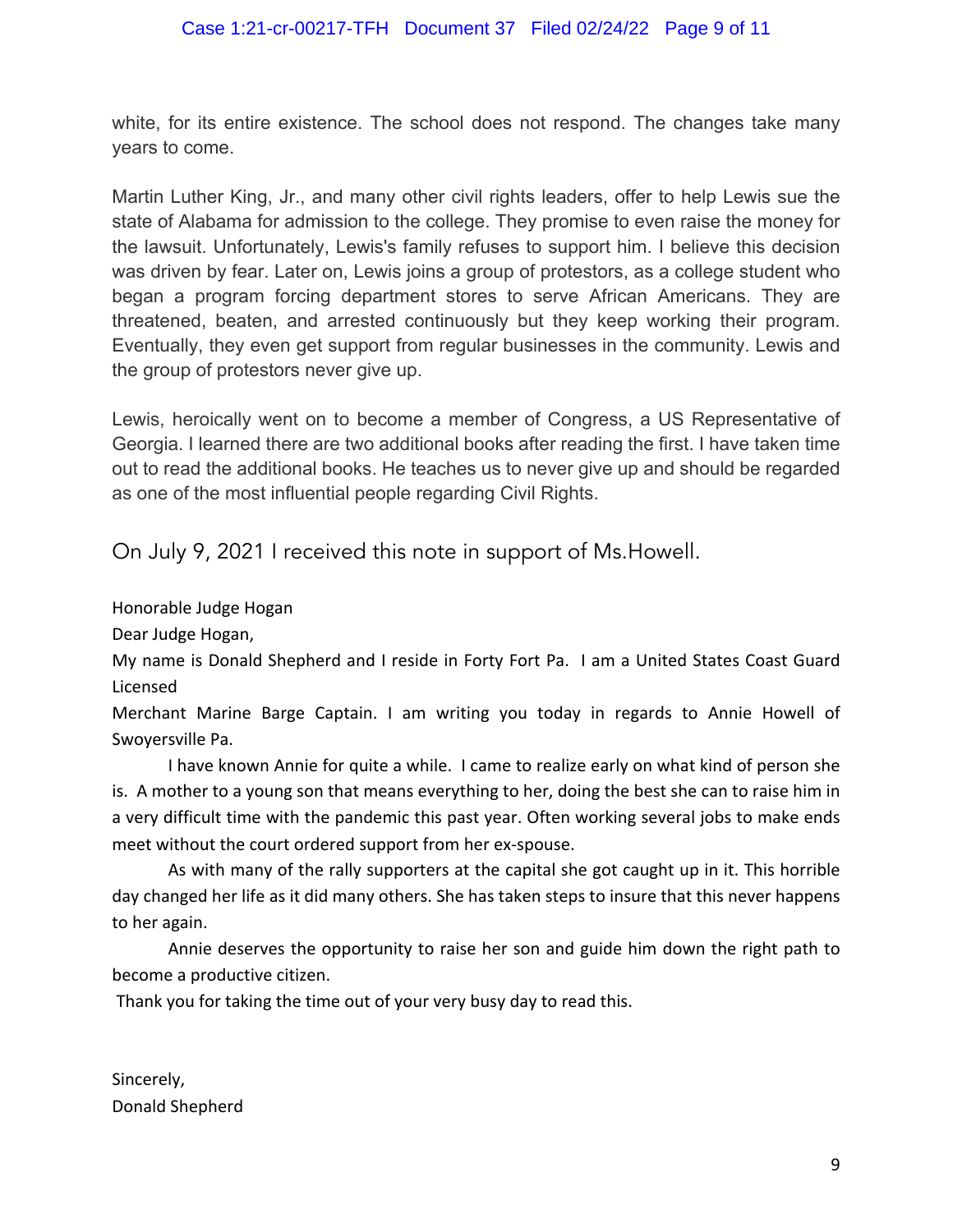Barge Captain USCG Merchant Marine

On August 31, 2021 I received this note from her father.

Sent: Tue, Aug 31, 2021 10:52 pm Subject: Character statement

Honorable Judge Hogan Thank you for taking the time to read my letter. I am Annie's father . I love my daughter and know she is a good person . She has worked real hard doing everything asked of her by the court. Talking to her on a daily basis she truly is sorry for entering the Capital. She loves this Country and didn't attend this protest knowing this would happen . My daughter is a good mother to my grandson and I pray that the court would take this into consideration. We all love Annie. She realizes what she did was wrong and we are all sad this happened. The young sometimes make bad decisions and I hope you can find a way to spare my daughter from going to jail . I would miss her and her Son would be devastated.

Thank you

Matthew N Höwell

Nothing I write, nothing I say, is as meaningful as Annie Howell's attached letter to you, your honor. In order to give her focus as she drafted her letter to the Court she chose to re watch the July  $27<sup>th</sup>$ , 2021 testimony of the four law officers who were injured on January 6<sup>th</sup>, 2021 Annie Howell is a woman who has shown extraordinary remorse and a great willingness to educate herself and to change her thinking. She has made herself available to the House Committee investigating January 6<sup>th</sup> 2021 to atone for her own participation in the insurrection in hopes she can help to prevent another riot.

I urge the Court to rely on the recommendation of the Office of U.S. Probation and to sentence Ms. Howell to Two Years of Supervised